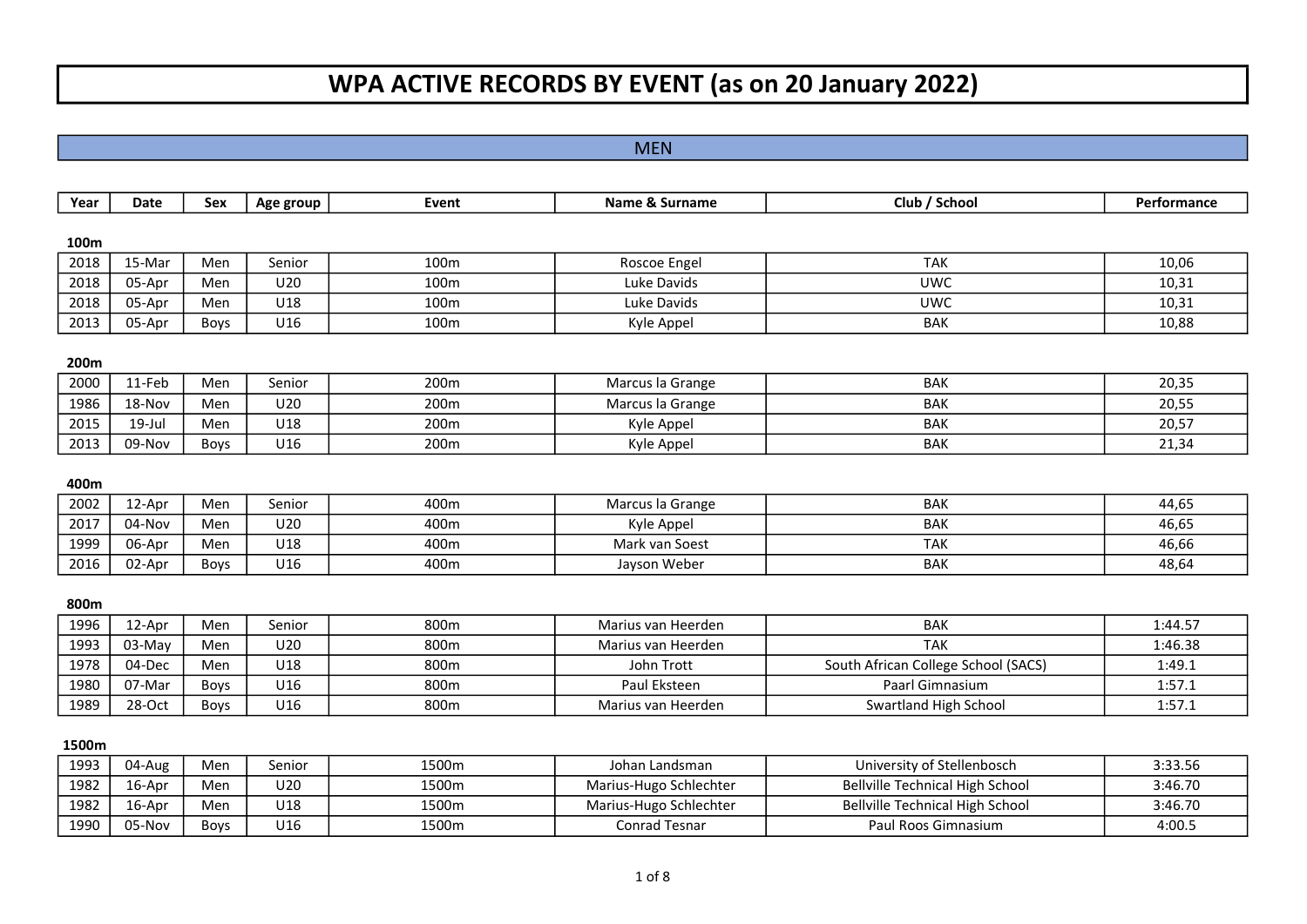## 3000m

| 1986 | 9-Mar  | Men  | U20 | 3000m | Naudé Jordaan            | h School<br>High<br>Paarl Boys | $0.117$ $C$<br>. |
|------|--------|------|-----|-------|--------------------------|--------------------------------|------------------|
| 2003 | May    | Men  | U18 | 3000m | Nkosinoxolo<br>songibido | Celtic Harriers AC             | 8:14.86          |
| 1990 | 05-Nov | Boys | J16 | 3000m | Conrad Tesnar            | Paul Roos Gimnasium            | 8:34.8           |

## 5000m

| 1978 | $\sim$<br><u>тни.</u>           | Men | Senior                | 5000m | Ewald Bonzet                                    | <b>BAK</b> | 13:30.   |
|------|---------------------------------|-----|-----------------------|-------|-------------------------------------------------|------------|----------|
| 2004 | .10 <sup>11</sup><br>9-Ma<br>-- | Men | $\cdot$ $\sim$<br>uzu | 5000m | $\overline{\phantom{0}}$<br>i Bhitane<br>Zolani | Harmonv AC | 13:59.01 |

# 10,000m

| 2002<br>10.000m<br>. .<br>senior<br><u>ьл.</u><br>lian Syster<br>Men<br><b>MILLE</b><br>"מ מ<br>-0.24<br>-ivid<br>u⊥<br>. |  |
|---------------------------------------------------------------------------------------------------------------------------|--|
|---------------------------------------------------------------------------------------------------------------------------|--|

## Steeple Chase

| 1981 | <sup>ን</sup> 5-Apr | Men         | senior | 3000m Steeple Chase (91.4cm) | Johan Daffue       | University of Stellenbosch | 8:29.30 |
|------|--------------------|-------------|--------|------------------------------|--------------------|----------------------------|---------|
| 2003 | 28-Feb             | Men         | U20    | 3000m Steeple Chase (91.4cm) | Anthony Godongwana | <b>Celtic Harriers AC</b>  | 8:42.86 |
| 2020 | -Mar               | Men         | U18    | 2000m Steeple Chase (83.8cm) | Ameron Cona        | <b>Bottelary AC</b>        | 6:32.10 |
| 2004 | -Mar               | <b>Boys</b> | U16    | 1500m Steeple Chase (76.2cm) | Shaun Zuzani       | New Balance AC             | 4:28.09 |

#### Short Hurdles

| 2017 | ገ5-Jun                 | Men         | senior | 110m Hurdles (106.7cm) | Antonio Alkana | <b>BAK</b> | 13,11          |
|------|------------------------|-------------|--------|------------------------|----------------|------------|----------------|
| 2021 | ີ <sup>າ</sup> 5-Jun . | Men         | U20    | 110m Hurdles (99.1cm)  | Denmar Jacobs  | TAK        | $13.50 (+0.9)$ |
| 2011 | 29-May                 | Men         | U18    | 110m Hurdles (91.4cm)  | Tiaan Smit     | <b>BAK</b> | 13,41          |
| 2016 | 02-Apr                 | <b>Boys</b> | U16    | 100m Hurdles (83.8cm)  | Dalvon Blood   | <b>UCT</b> | 12,97          |

# Long Hurdles

| 1985 | 07-Dec | Men         | senior | 400m Hurdles (91.4cm) | Kobus Burger              | University of Stellenbosch | 49,95 |
|------|--------|-------------|--------|-----------------------|---------------------------|----------------------------|-------|
| 1993 | 30-Mar | Men         | U20    | 400m Hurdles (91.4cm) | Eugene van der Westhuizen | Paul Roos Gimnasium        | 50,44 |
| 2011 | 12-Mar | Men         | U18    | 400m Hurdles (83.8cm) | Tiaan Mouton              | <b>BAK</b>                 | 51,24 |
| 2021 | 08-Apr | <b>Boys</b> | U16    | 300m Hurdles (83.8cm) | Naeem Jack                | Itheko                     | 38,47 |

# Race Walking

| 2015 | ./-Apr | Men         | senior | 20km Race Walking    | Pierre de Villiers | <b>BAK</b> | 1:32:18  |
|------|--------|-------------|--------|----------------------|--------------------|------------|----------|
| 2004 | 13-Feb | Men         | U20    | 10,000m Race Walking | Thinus Esterhuizen | <b>BAK</b> | 44:06.36 |
| 2009 | 28-Mar | Men         | U18    | 10,000m Race Walking | Armond Nel         | BAK        | 47:14.6  |
| 2005 | 28-Oct | <b>Boys</b> | U16    | 5000m Race Walking   | Armond Nel         | <b>BAK</b> | 26:50.7  |

## 4 x 100m Relay

| 2015 | ⊥8-Apr | Mer | senior | 4x100n.<br>. Relav | WPA S<br>، Senior<br>Team | WPA | 39,66 |
|------|--------|-----|--------|--------------------|---------------------------|-----|-------|
| 1996 | າ9-Mar | Mer | U20    | 4x100n.<br>Relav   | u20 Team<br>WPA           | WPA | 40,83 |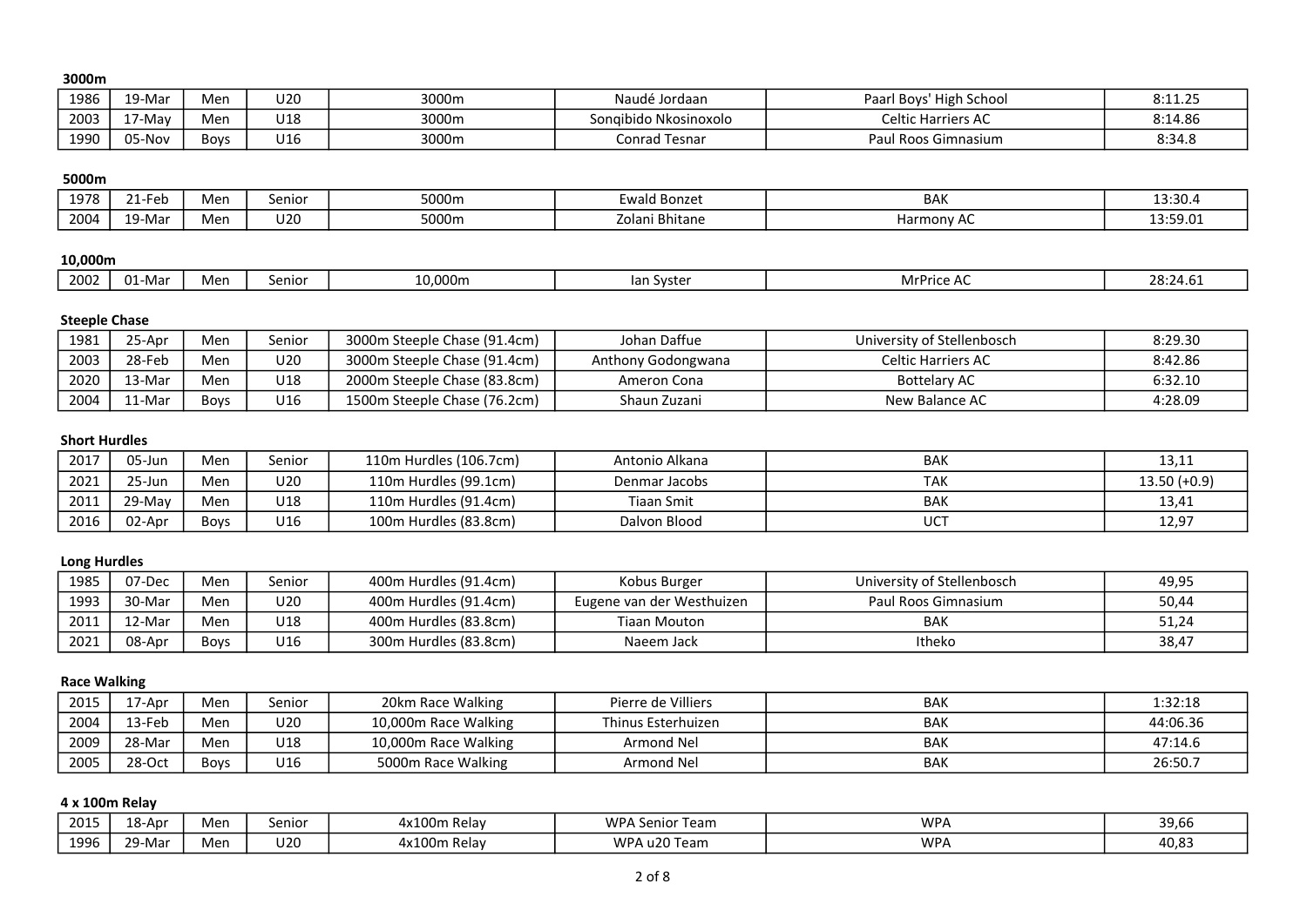| 2015 | .-Apr  | Men         | U18 | 4x100ı.<br>Relay            | WPA u18<br>'18 Team                        | <b>WPA</b> | 41, J. |
|------|--------|-------------|-----|-----------------------------|--------------------------------------------|------------|--------|
| 2015 | -Apr-ر | <b>Boys</b> | J16 | 4x100 <sub>1</sub><br>Relav | <b>WPA</b><br>$\lambda$ u16 $\tau$<br>Team | <b>WPA</b> | 44,43  |

# 4 x 400m Relay

| 1992 | . 1-Apr | Men | eniorد | 4x400m Relav | <b>WPA Senior Team</b> | <b>WPA</b> | 3:07.74 |
|------|---------|-----|--------|--------------|------------------------|------------|---------|
| 1999 | 06-Apr  | Men | U20    | 4x400m Relay | WPA u20 Team           | <b>WPA</b> | 3:12.60 |
| 2018 | ∪7-Apr  | Men | U18    | 4x400m Relav | WPA u18 Team           | <b>WPA</b> | 3:42.7  |

# High Jump

| 1997 | '.4-Feb | Men         | eniorد | High Jump | Gavin Lendis         | <b>SPAAC</b>                  | 2.27m |
|------|---------|-------------|--------|-----------|----------------------|-------------------------------|-------|
| 2017 | 04-Nov  | Men         | U20    | High Jump | <b>Brevton Poole</b> | <b>Helderberg Harriers AC</b> | 2.25m |
| 2017 | 04-Nov  | Men         | U18    | High Jump | <b>Brevton Poole</b> | <b>Helderberg Harriers AC</b> | 2.25m |
| 2015 | 12-Dec  | <b>Boys</b> | U16    | High Jump | <b>Breyton Poole</b> | <b>Helderberg Harriers AC</b> | 2.05m |

## Pole Vault

| 1994 | .0-Sep | Men  | senior | Pole Vault | <b>Okkert Brits</b> | University of Stellenbosch | 5.90m |
|------|--------|------|--------|------------|---------------------|----------------------------|-------|
| 1994 | 13-May | Men  | U20    | Pole Vault | <b>Pieter Brits</b> | University of Stellenbosch | 5.21m |
| 2003 | 28-Mar | Men  | U18    | Pole Vault | <b>Brent Howell</b> | <b>BAK</b>                 | 4.70m |
| 1991 | 02-Mar | Boys | U16    | Pole Vault | Heinrich Lategan    | Paarl Gimnasium            | 4.00m |

## Long Jump

| 1995 | 08-Apr     | Men         | Senior | Long Jump | Marcus la Grange  | <b>BAK</b>            | 7.80m |
|------|------------|-------------|--------|-----------|-------------------|-----------------------|-------|
| 1995 | 07-Apr     | Men         | U20    | Long Jump | Marcus la Grange  | <b>BAK</b>            | 7.80m |
| 2005 | 26-Sep     | Men         | U18    | Long Jump | Julian Karolus    | ТАК                   | 7.57m |
| 1992 | 04-Mar     | <b>Boys</b> | U16    | Long Jump | Le Roux van Aarde | Swartland High School | 6.64m |
| 2016 | $25-Mar$ . | <b>Boys</b> | U16    | Long Jump | Dalvon Blood      | <b>UCT</b>            | 6.64m |

## Triple Jump

| 2012 | 26-Mar | Men  | senior | Triple Jump | Jason Sewenyana  | TAK          | 16.24m |
|------|--------|------|--------|-------------|------------------|--------------|--------|
| 2003 | 07-Mar | Men  | U20    | Triple Jump | Simeon Mars      | <b>SPAAC</b> | 15.86m |
| 2002 | 26-Apr | Men  | U18    | Triple Jump | Simeon Mars      | <b>SPAAC</b> | 15.51m |
| 2013 | 04-Apr | Boys | U16    | Triple Jump | Zinedene Meiring | <b>SPAAC</b> | 13.45m |

# Shot Put

| 1970 | 26-Dec     | Men         | Senior | Shot Put (7.26kg) | John van Reenen | University of Stellenbosch | 19.81m |
|------|------------|-------------|--------|-------------------|-----------------|----------------------------|--------|
| 2014 | .3-Jur     | Men         | U20    | Shot Put (6kg)    | Zane Weir       | UCT                        | 18.30m |
| 2003 | $15-Mar$ . | Men         | U18    | Shot Put (5kg)    | JP van der Spuy | <b>BAK</b>                 | 17.63m |
| 2001 | 20-Mar     | <b>Boys</b> | U16    | Shot Put (4kg)    | JP van der Spuy | BAK                        | 17.85m |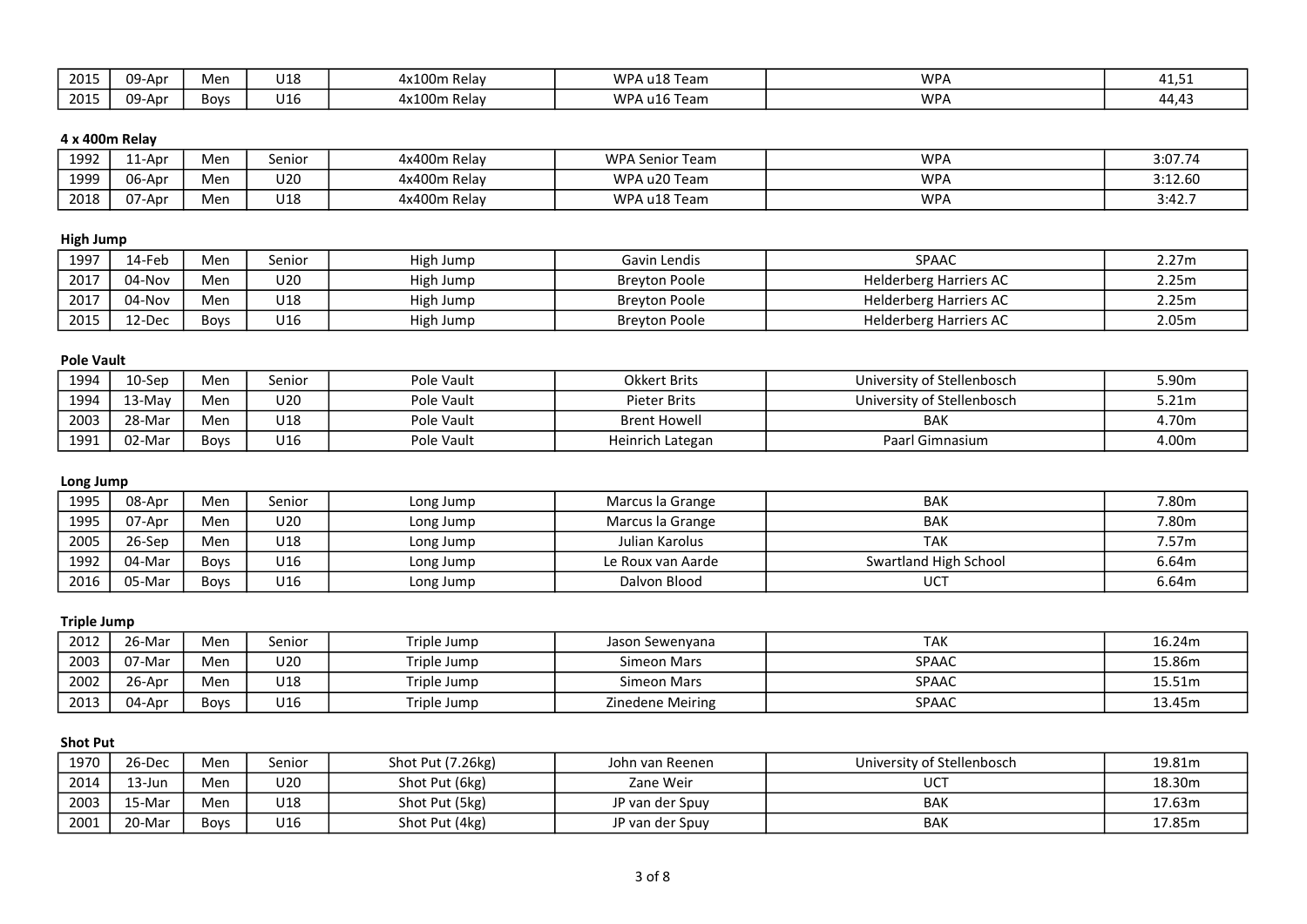#### Javelin Throw

| 2020 | <sup>23-Nov</sup> | Men         | senior | Javelin Throw (800g) | Rocco van Rooven | <b>BAK</b> | 87.62m |
|------|-------------------|-------------|--------|----------------------|------------------|------------|--------|
| 2011 | 14-May            | Men         | U20    | Javelin Throw (800g) | Rocco van Rooven | TAK        | 75.72m |
| 2011 | 09-Jul            | Men         | U18    | Javelin Throw (700g) | Morné Moolman    | <b>BAK</b> | 83.16m |
| 2009 | 07-Mar            | <b>Boys</b> | U16    | Javelin Throw (600g) | Morné Moolman    | <b>BAK</b> | 70.41m |

#### Discus Throw

| 1975 | 14-Mar                      | Men  | Senior | Discus Throw (2kg)    | John van Reenen       | University of Stellenbosch | 68.48m |
|------|-----------------------------|------|--------|-----------------------|-----------------------|----------------------------|--------|
| 1993 | $220c+$<br>' -< - 1<br>∍ب ب | Men  | U20    | Discus Throw (1.75kg) | Karl Ueckermann       | <b>BAK</b>                 | 55.08m |
| 1983 | $31-Ort$<br>∍ب ب            | Men  | U18    | Discus Throw (1.5kg)  | Dirk Hanekom          | Strand AC                  | 54.86m |
| 1984 | 03-Mar                      | Bovs | U16    | Discus Throw (1kg)    | <b>Willie Coetzee</b> | Paarl Boys' High School    | 56.00m |

#### Hammer Throw

| 2003 | 19-Feb | Men         | senior | Hammer Throw (7.26kg) | <b>Werner Smit</b>       | <b>TAK</b> | 71.04m |
|------|--------|-------------|--------|-----------------------|--------------------------|------------|--------|
| 2003 | 29-Mar | Men         | U20    | Hammer Throw (6kg)    | <b>Werner Smit</b>       | <b>TAK</b> | 81.04m |
| 2000 | 17-Nov | Men         | U18    | Hammer Throw (5kg)    | <b>Werner Smit</b>       | <b>TAK</b> | 79.79m |
| 2003 | 15-Mar | <b>Boys</b> | U16    | Hammer Throw (4kg)    | <b>Heinrich Gonzales</b> | <b>BAK</b> | 61.04m |

#### Multi-Events

| 1983 | Apr-ذ                     | Mer | senior        | Decathlon | Joep Loots      | University of Stellenbosch | 7664 points |
|------|---------------------------|-----|---------------|-----------|-----------------|----------------------------|-------------|
| 2012 | $10 \text{ km}$<br>19-191 | Mer | $\sim$<br>U20 | Decathlon | Dale Weber      | <b>SPAAC</b>               | 6242 points |
| 2014 | 12-Apr                    | Mer | U18           | Decathlon | Sherman Parrish | SPAAC                      | 5912 points |

| <b>WOMAEN</b><br><b>VVUIVILIV</b> |
|-----------------------------------|
|                                   |

| 100 <sub>m</sub> |           |         |                 |                  |                      |                                   |       |
|------------------|-----------|---------|-----------------|------------------|----------------------|-----------------------------------|-------|
| 2003             | 07-Feb    | Women   | Senior          | 100m             | Janice Josephs       | Liberty Nike AC                   | 11,38 |
| 1995             | 11-Mar    | Women   | U <sub>20</sub> | 100 <sub>m</sub> | Esmari le Roux       | <b>BAK</b>                        | 11,55 |
| 2016             | 16-Apr    | Women I | U <sub>20</sub> | 100m             | <b>Tamzin Thomas</b> | UWC                               | 11,55 |
| 2013             | $10$ -Jul | Women   | U18             | 100m             | <b>Tamzin Thomas</b> | Western Cape Sports School (WCSS) | 11,69 |
| 2012             | 07-Apr    | Girls   | U16             | 100m             | <b>Tamzin Thomas</b> | Western Cape Sports School (WCSS) | 11,89 |

200m

| 2004 | /-Apr  | Women | Senior | 200m | Janice Josephs       | <b>Banks Database Management Services (BDMS)</b> | 23.15 |
|------|--------|-------|--------|------|----------------------|--------------------------------------------------|-------|
| 1994 | 07-May | Women | U20    | 200m | Esmari le Roux       | <b>BAK</b>                                       | 23,19 |
| 1999 | 05-Apr | Women | U18    | 200m | Janice Josephs       | Ridgeville AC                                    | 24,25 |
| 2000 | 08-Apr | Girls | U16    | 200m | Chantelle Terblanche | <b>BAK</b>                                       | 24.40 |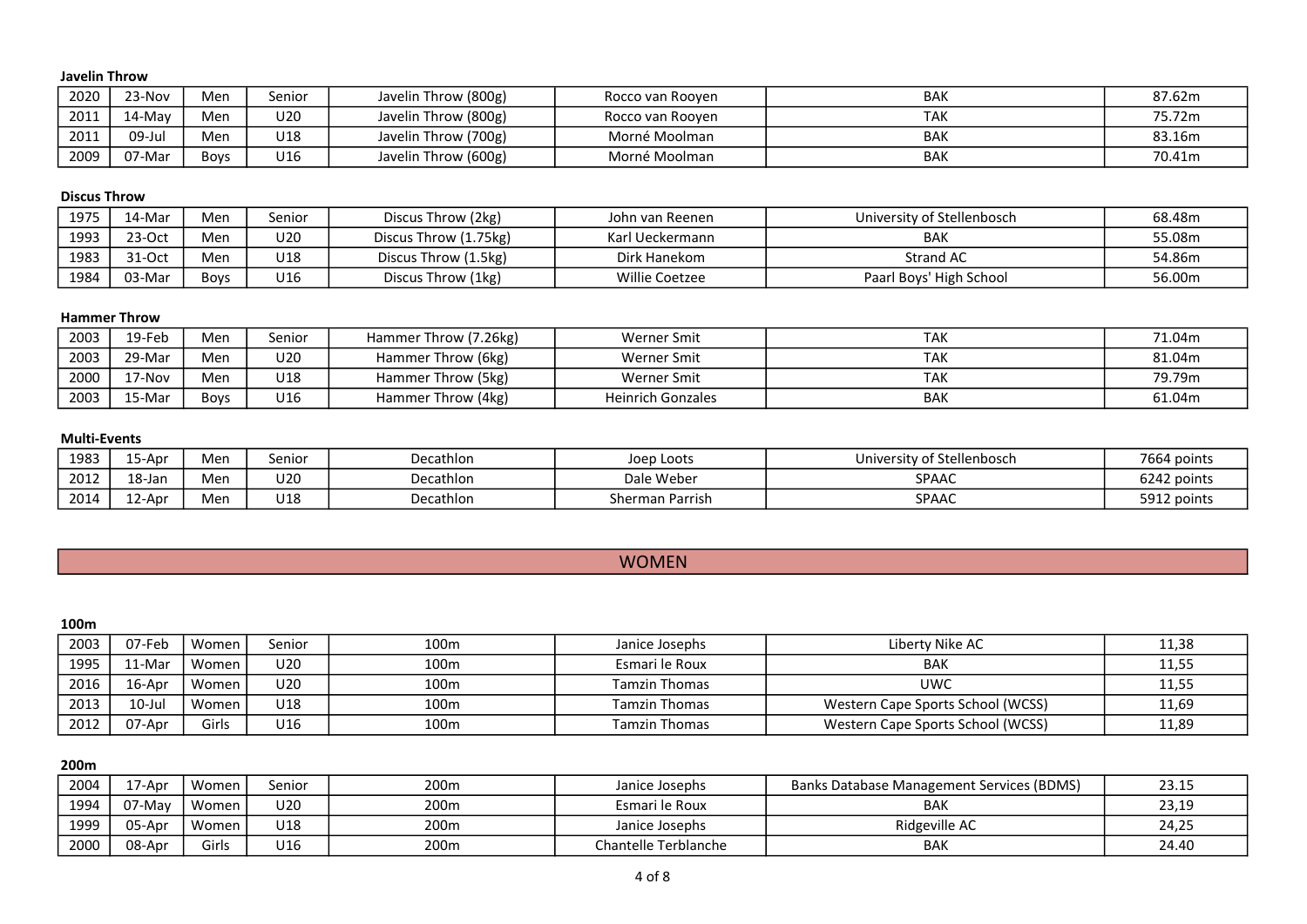#### 400m

| 2012 | 05-Apr    | Women | Senior          | 400m | Sonja van der Merwe | TAK        | 52,75 |
|------|-----------|-------|-----------------|------|---------------------|------------|-------|
| 2010 | 11-Apr    | Women | U <sub>20</sub> | 400m | Sonia van der Merwe | <b>TAK</b> | 54,06 |
| 2009 | $27$ -Mar | Women | U18             | 400m | Sonia van der Merwe | <b>TAK</b> | 54.90 |
| 2007 | 30-Mar    | Girls | U16             | 400m | Sonja van der Merwe | <b>TAK</b> | 56,13 |

#### 800m

| 1985 | `1-Mar     | Women | Senior          | 800m | Tanva Peckham          | University of Stellenbosch | 2:02.24 |
|------|------------|-------|-----------------|------|------------------------|----------------------------|---------|
| 1985 | $11$ -Mar  | Women | U <sub>20</sub> | 800m | Tanva Peckham          | University of Stellenbosch | 2:02.24 |
| 1985 | 22-Apr     | Women | U18             | 800m | Mariorie van der Merwe | Paarl Gimnasium            | 2:04.63 |
| 1994 | $19-Mar$ . | Girls | U16             | 800m | <b>Elsire Strauss</b>  | Calvinia High School       | 2:14.97 |

## 1500m

| 1992 | -Mar       | Women . | Senior | 1500m | Elana Meyer (neé van Zyl) | University of Stellenbosch | 4:02.15 |
|------|------------|---------|--------|-------|---------------------------|----------------------------|---------|
| 1985 | $77-Feb$ . | Women   | U20    | 1500m | Tanva Peckham             | University of Stellenbosch | 4:10.6  |
| 1982 | 23-Feb     | Women   | U18    | 1500m | Elana van Zyl             | Robertson High School      | 4:18.1  |
| 1994 | -Mar       | Girls   | U16    | 1500m | Daniel Victor             | University of Stellenbosch | 4:36.58 |

#### 3000m

| 1985 | 08-Apr          | Women | U20 | 3000m | zlana van Zyl    | <b>Stellenbosch</b><br>ົດ <del>1</del><br>University o | 8:58.7  |
|------|-----------------|-------|-----|-------|------------------|--------------------------------------------------------|---------|
| 1983 | 22-Feb          | Women | U18 | 3000m | clana van Zyl    | Robertson High School                                  | 9:09.3  |
| 2001 | $\sim$<br>יתA-A | Girl: | U16 | 3000m | Zintle<br>Xiniwe | <b>Atlantic AC</b>                                     | 9:37.81 |

#### 5000m

| 1993<br>ᅩJJJ | .0-Jul | Women                   | senior                 | 5000m | Elana Mever<br>' (neé van ZvI) | Universi<br>f Stellenbosch<br>rsity of | $14:44.1$ <sup>r</sup> |
|--------------|--------|-------------------------|------------------------|-------|--------------------------------|----------------------------------------|------------------------|
| 1984         | າ7-Mai | <b>A</b> A A<br>… wome∽ | 10 <sub>2</sub><br>uzu | 5000m | Elana van Zyl                  | Robertson High School                  | 16:02.55               |

# 10,000m

| - ۵۵۸ . | $\sqrt{ }$<br>.san<br>- 25 M | Women | senior | $0.000$ m | Elar<br>i van ∠<br><b>1100</b><br>$\overline{ }$<br>ZVI)<br>. .<br>. . | , llanhacck<br>University<br>$. - +$<br>יי<br><b>IICIINUJUI</b> | $- - -$<br>ົດດ<br><u>JU.JZ.J.</u> |
|---------|------------------------------|-------|--------|-----------|------------------------------------------------------------------------|-----------------------------------------------------------------|-----------------------------------|
|---------|------------------------------|-------|--------|-----------|------------------------------------------------------------------------|-----------------------------------------------------------------|-----------------------------------|

## Steeple Chase

| 2005 | 16-Apr   | Women | senior | 3000m Steeple Chase (76.2cm) | Nolene Conrad          | Liberty Nike AC  | 10:20.72 |
|------|----------|-------|--------|------------------------------|------------------------|------------------|----------|
| 2006 | 7-Feb    | Women | U20    | 3000m Steeple Chase (76.2cm) | <b>Destiny Tieties</b> | <b>Adidas AC</b> | 10:46.09 |
| 2020 | $13-Mar$ | Women | U18    | 2000m Steeple Chase (76.2cm) | Nadine Visser          | BAK              | 7:17.34  |
| 2020 | $13-Mar$ | Girls | U16    | 1500m Steeple Chase (76.2cm) | Anika Visser           | <b>BAK</b>       | 5:42.72  |

## Short Hurdles

| 1007 | Women<br>04-Apr | 100m<br>.1030cm<br>$\cdots$ Hurd <sup>1</sup><br>Senior<br>ס.כסובד<br><b>TULUIE</b> | Jacobs<br>Arnel' | BAI | ⊬ر ح⊥ |
|------|-----------------|-------------------------------------------------------------------------------------|------------------|-----|-------|
|------|-----------------|-------------------------------------------------------------------------------------|------------------|-----|-------|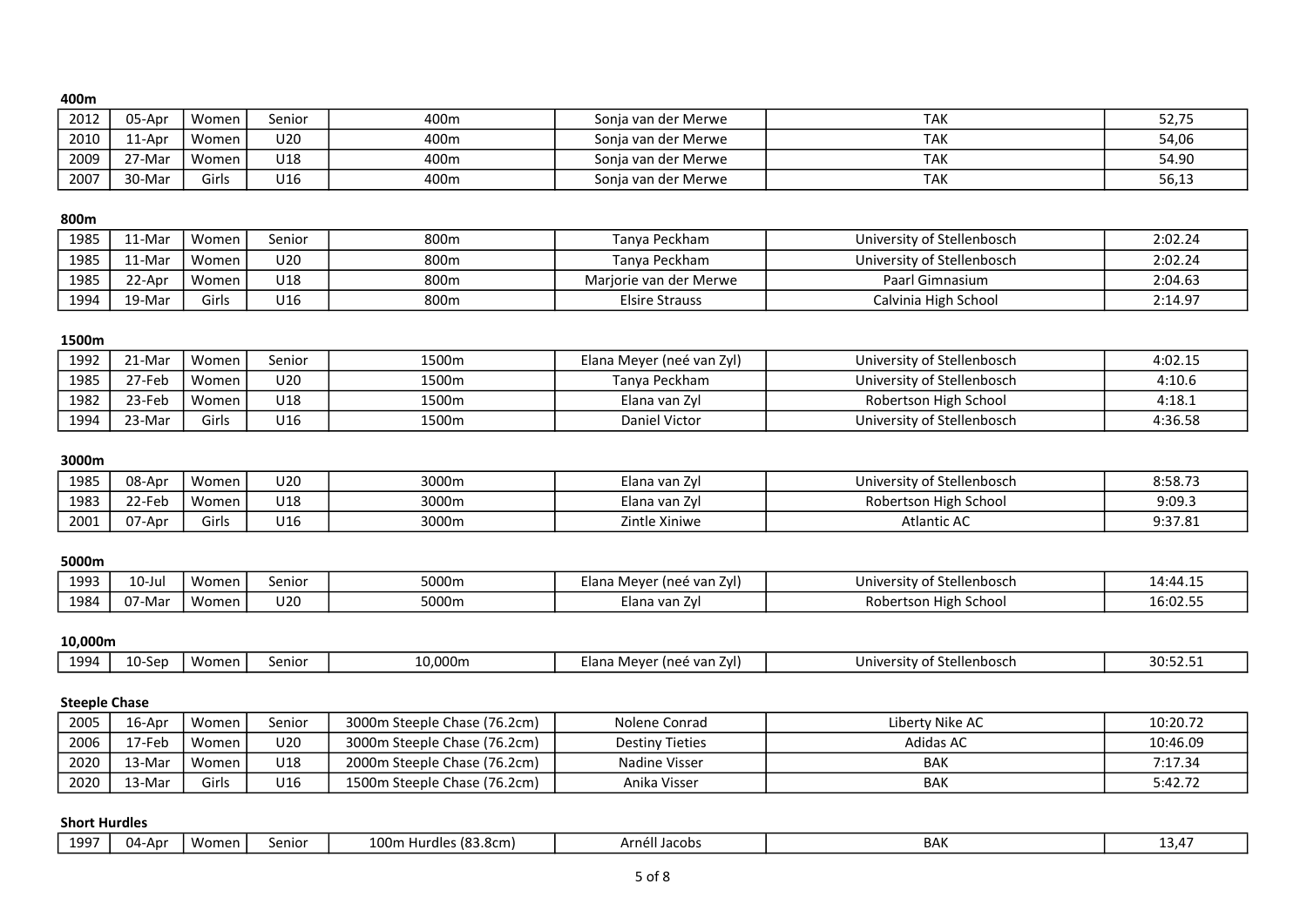| 1997 | 04-Apr           | Women | U20 | 100m Hurdles (83.8cm)               | $\sim$ $\sim$<br>Arnéll Jacobs | <b>BAK</b> | 1217<br>13,4. |
|------|------------------|-------|-----|-------------------------------------|--------------------------------|------------|---------------|
| 2000 | $\sim$<br>07-Apr | Women | U18 | 100m Hurdles (76.2cm)               | Chantelle Terblanche           | <b>BAK</b> | 13,65         |
| 2021 | 09-Apr           | airls | U16 | Hurdles (76.2cm)<br>90 <sub>m</sub> | Lana Oberholzer                | <b>BAK</b> | 13.09 (0.0)   |

# Long Hurdles

| 2019 | $27-Apr$ . | Women        | Senior | 400m Hurdles (76.2cm) | Rogail Joseph        | UWC        | 56,36 |
|------|------------|--------------|--------|-----------------------|----------------------|------------|-------|
| 2019 | $27$ -Apr  | Women        | U20    | 400m Hurdles (76.2cm) | Rogail Joseph        | <b>UWC</b> | 56,36 |
| 2002 | 23-Mar     | Women        | U18    | 400m Hurdles (76.2cm) | Chantelle Terblanche | <b>BAK</b> | 58,77 |
| 2000 | 18-Mar     | <b>Girls</b> | U16    | 300m Hurdles (76.2cm) | Chantelle Terblanche | <b>BAK</b> | 41,36 |

# Race Walking

| 2003 | 21-Mar          | Women | Senior | 20km Race Walking    | Natalie Fourie        | <b>BAK</b> | 1:42:20.0 |
|------|-----------------|-------|--------|----------------------|-----------------------|------------|-----------|
| 2003 | `5-Mar          | Women | U20    | 10,000m Race Walking | <b>Ruzanne Harris</b> | <b>BAK</b> | 55:06.50  |
| 2004 | 15-Oct          | Women | U18    | 5000m Race Walking   | Anandi Coetzee        | BAK        | 28:27.7   |
| 2004 | $15-Ort$<br>⊤∪∪ | Girls | U16    | 5000m Race Walking   | Anandi Coetzee        | <b>BAK</b> | 28:27.7   |

# 4 x 100m Relay

| 1997 | 09-Mar | Women | Senior | 4x100m Relay | WP Senior Team | <b>WPA</b> | 45,76 |
|------|--------|-------|--------|--------------|----------------|------------|-------|
| 1993 | 24-Apr | Women | U20    | 4x100m Relay | WPA u20 Team   | <b>WPA</b> | 46.50 |
| 1993 | 02-Apr | Women | U18    | 4x100m Relay | WPA u18 Team   | <b>WPA</b> | 47,35 |
| 1999 | 06-Feb | Girls | U16    | 4x100m Relay | <b>BAK</b>     | <b>BAK</b> | 50,41 |

## 4 x 400m Relay

| 1975 | 07-Sep | Women | eniorد     | 4x400m Relay | <b>WPA Senior Team</b> | <b>WPA</b> | 3:38.5    |
|------|--------|-------|------------|--------------|------------------------|------------|-----------|
| 2015 | 09-Apr | Women | U20        | 4x400m Relav | WPA u20 Team           | <b>WPA</b> | 3:56.36   |
| 2018 | 07-Apr | Women | <b>J18</b> | 4x400m Relay | WPA u18 Team           | <b>WPA</b> | $4:13.^c$ |

## High Jump

| 1993 | 29-Mar | Women   | Senior          | High Jump | Desireé du Plessis     | <b>BAK</b>            | 1.87m |
|------|--------|---------|-----------------|-----------|------------------------|-----------------------|-------|
| 1977 | 02-Dec | Women   | U20             | High Jump | Heidi de Kock          | Pinelands AC          | 1.85m |
| 1988 | 05-Mar | Women i | U <sub>20</sub> | High Jump | Elmarie Gerryts        | Bellville High School | 1.85m |
| 1976 | 08-Mar | Women   | U18             | High Jump | Heidi de Kock          | Pinelands AC          | 1.82m |
| 1988 | 05-Mar | Girls   | U16             | High Jump | <b>Elmarie Gerryts</b> | <b>TAK</b>            | 1.81m |

# Pole Vault

| 2002 | 02-Feb | Women | Senior | Pole Vault | Annelie van Wyk | <b>TAK</b> | 4.05m |
|------|--------|-------|--------|------------|-----------------|------------|-------|
| 2002 | `-Feb  | Women | U20    | Pole Vault | Annelie van Wyk | <b>TAK</b> | 4.05m |
| 1999 | 06-Mar | Women | U18    | Pole Vault | Annelie van Wyk | <b>TAK</b> | 3.95m |
| 2000 | 05-Dec | Girls | U16    | Pole Vault | Sylma Jordaan   | <b>TAK</b> | 3.75m |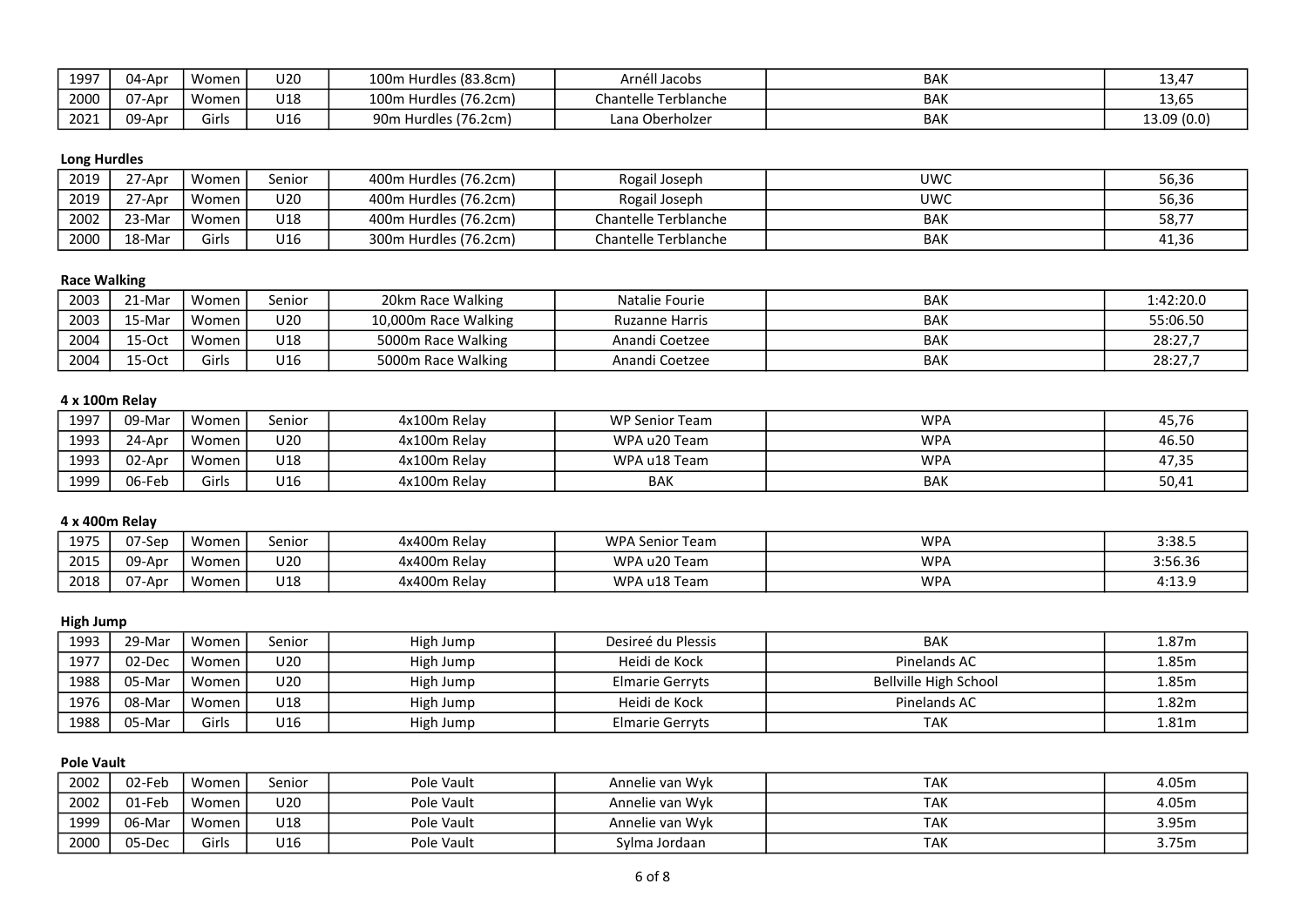## Long Jump

| 1990 | .1-Apr             | Women | senior | Long Jump | Luzaan du Preez | <b>TAK</b>   | 6.54m |
|------|--------------------|-------|--------|-----------|-----------------|--------------|-------|
| 1990 | ∠1-Apr             | Women | U20    | Long Jump | Luzaan du Preez | TAK          | 6.54m |
| 1988 | 16-Apr             | Women | U18    | Long Jump | Luzaan du Preez | TAK          | 6.20m |
| 2012 | <sup>າ</sup> 9-Mar | Girls | U16    | Long Jump | Carla Johnson   | <b>SPAAC</b> | 5.83m |

#### Triple Jump

| 2000 | 14-Apr | Women | Senior | Triple Jump | Ramona Gabriels    | Ridgeville AC    | 12.58m          |
|------|--------|-------|--------|-------------|--------------------|------------------|-----------------|
| 2010 | ⊥1-Apr | Women | U20    | Triple Jump | Valentina da Rocha | <b>SPAAC</b>     | 12.77m          |
| 2010 | .1-Apr | Women | U18    | Triple Jump | Valentina da Rocha | <b>SPAAC</b>     | 12.77m          |
| 2021 | 10-Apr | Girls | U16    | Triple Jump | Demi Katz          | <b>REDDAM HS</b> | $10.96m (+1.4)$ |

## Shot Put

| 2002 | 08-Mar                 | Women | Senior | Shot Put (4kg) | Maranelle du Toit | <b>BAK</b> | 17.08m |
|------|------------------------|-------|--------|----------------|-------------------|------------|--------|
| 1997 | ົ <sup>າ7</sup> -Mar ເ | Women | U20    | Shot Put (4kg) | Maranelle du Toit | <b>BAK</b> | 16.47m |
| 2018 | 13-Jar                 | Women | U18    | Shot Put (3kg) | Kayla Smit        | <b>BAK</b> | 13.18m |
| 2021 | 09-Apr                 | Girls | U16    | Shot Put (3kg) | Chloë Serrotti    | <b>TAK</b> | 13.19m |

## Javelin Throw

| 1993 | $13$ -Apr | Women | senior | Javelin Throw (600g) | Michelle Bradbury | <b>BAK</b> | 51.74m |
|------|-----------|-------|--------|----------------------|-------------------|------------|--------|
| 2002 | 02-Feb    | Women | U20    | Javelin Throw (600g) | Tarryn Bright     | <b>BAK</b> | 51.47m |
| 2015 | $19$ -Jul | Women | U18    | Javelin Throw (500g) | Anneke Germishuvs | <b>TAK</b> | 53.10m |
| 2020 |           | Girls | U16    | Javelin Throw (500g) | Kayla Reyneke     | <b>BAK</b> | 43.86m |

#### Discus Throw

| 1984 | 10-Nov | Women | Senior | Discus Throw (1kg) | Lize-Marie Coetzer       | University of Stellenbosch  | 51.72m |
|------|--------|-------|--------|--------------------|--------------------------|-----------------------------|--------|
| 1980 | 29-Nov | Women | U20    | Discus Throw (1kg) | Theresa Janse van Vuuren | Wellington Onderwys Kollege | 49.78m |
| 1978 | 07-Oct | Women | U18    | Discus Throw (1kg) | Theresa Janse van Vuuren | Paarl AC                    | 47.16m |
| 1993 | 30-Oct | Girls | U16    | Discus Throw (1kg) | Maranelle du Toit        | BAK                         | 40.20m |

#### Hammer Throw

| 2002 | 01-Feb | Women                             | senior | Hammer Throw (4kg) | Elmarie Knoetzen | <b>BAK</b> | 59,37  |
|------|--------|-----------------------------------|--------|--------------------|------------------|------------|--------|
| 2019 | 25-Apr | Women                             | U20    | Hammer Throw (4kg) | Kavla Smit       | <b>BAK</b> | 51.57m |
| 2018 | 28-Apr | Women                             | U18    | Hammer Throw (3kg) | Kayla Smit       | <b>BAK</b> | 58.30m |
| 2016 | 05-Mar | $\overline{\phantom{a}}$<br>Girls | U16    | Hammer Throw (3kg) | Kayla Smit       | <b>BAK</b> | 49.72m |

#### Multi-Events

| 2006<br>Heptathlon<br>eniorد<br>Josephs<br>Ma<br>lanıcı<br>$\sim$ $\mu$<br>_ _ | Ridgeville<br>∼ | 101<br>noint<br>UIO<br><b>LUUTTU</b> |
|--------------------------------------------------------------------------------|-----------------|--------------------------------------|
|--------------------------------------------------------------------------------|-----------------|--------------------------------------|